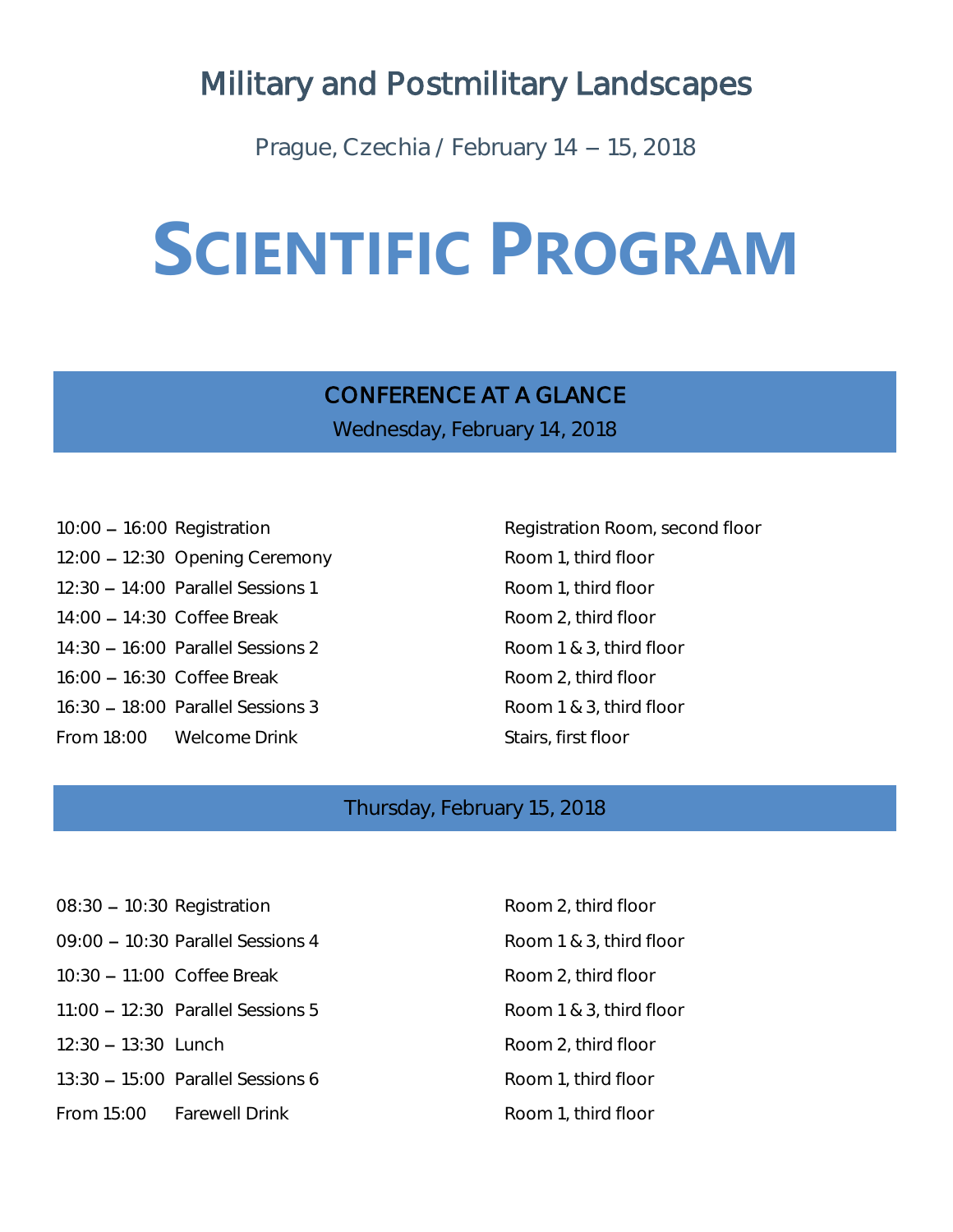#### Instructions for session chairs and paper presenters

Language: The entire conference is held in English.

P r e s e n t e r s : have to arrive at the appropriate room five minutes before the session is due to start; upload their presentations onto the PC (LCD projector and PC with MS Powerpoint will be available); introduce themselves to other presenters and the chair; provide the chair with some of their biographical details for use in introducing. There will be at least 15 minutes reserved for every individual presentation in each session. However, the chair tells you at the beginning of the session how long your presentation can last.

The Chair: has to be very strict in terms of time management so that each presenter has an equal amount of time. The chair must ensure there will be at least 15 minutes reserved for every individual presentation. The chair must ensure that at least 30 minutes of the session are left for discussion. The structure of questioning, i.e. after each paper or at the end of the session, will be determined by the chair and may vary from session to session. However, short discussion after each presentation is recommended. During your presentation, the session chair will help you with time management using YELLOW card indicating that your time allocation is coming to an end. If you are shown the RED card, this means your time is over and you should stop your presentation.

# SCIENTIFIC PROGRAM

Wednesday, February 14, 2018

| Registration<br>Time: $10:00 - 16:00$ | Place: Registration Room, second floor                     |
|---------------------------------------|------------------------------------------------------------|
| <b>Opening Ceremony</b>               |                                                            |
| Time: $12:00 - 12:30$                 | Place: Room 1, third floor                                 |
| Pavel Chromý                          | Opening word                                               |
| Pavel Chromý et al.                   | Legacy of military and post-military landscapes in Czechia |
|                                       |                                                            |
| Session 1                             |                                                            |
| Time: $12:30 - 14:00$                 | Place: Room 1, third floor                                 |

#### Military Space & Place: Theoretical Approaches

Chair: Zdeněk Kučera, Charles University, Czechia

| Thomas Theis Nielsen, Stig<br>Roar Svenningsen | Looking beyond the fence. The production of military landscapes                                                                     |
|------------------------------------------------|-------------------------------------------------------------------------------------------------------------------------------------|
| Alexandra Martin                               | « Believe it or not, this is Afghanistan » Constructing meaning through an<br>embodied performance of war in the Mojave Desert, USA |
| Hannes Palang                                  | Roadside picnic? Overcoming the military past                                                                                       |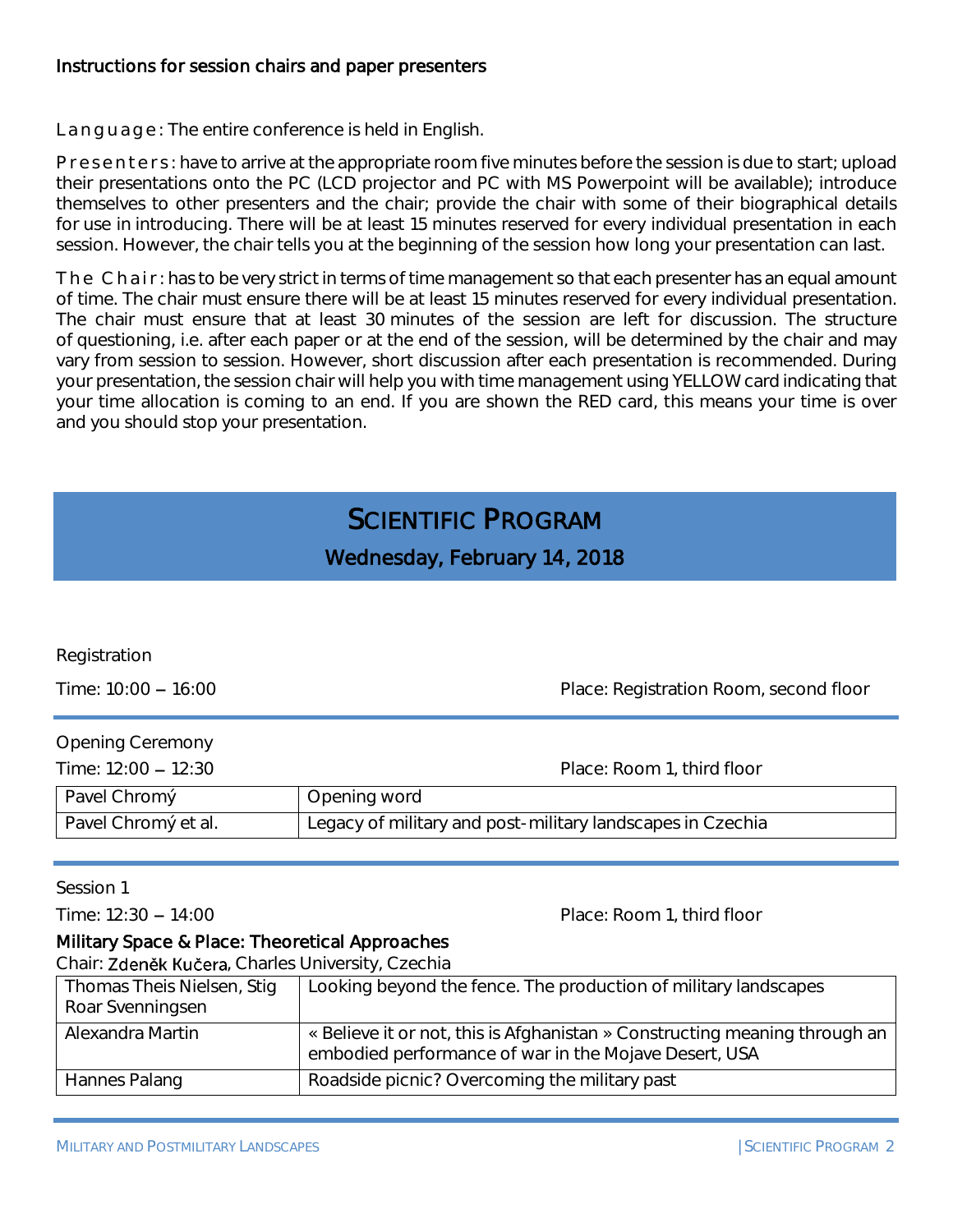Session 2.1

Time: 14:30 - 16:00 **Place: Room 1, third floor** 

# Current Potential of Fortifications

Chair: Magdalena Olejniczak, University of Szczecin, Poland

| Łukasz Musiaka, Ewelina Stasiak | Present exploitation and development potential of Warta<br>and Widawka Second World War shelter's line in central<br>Poland |
|---------------------------------|-----------------------------------------------------------------------------------------------------------------------------|
| Martin Váňa                     | Anti-aircraft Defence of Pilsen                                                                                             |
| Magdalena Olejniczak            | Multisensory landscape of fortifications                                                                                    |

Session 2.2

Time: 14:30 - 16:00 Place: Room 3, third floor

# Environmental Impacts of Military Activities

Chair: Simo Laakkonen, University of Turku, Finland

| Simo Laakkonen            | The Long Shadows: Global Environmental Impacts of the Second<br>World War                 |
|---------------------------|-------------------------------------------------------------------------------------------|
| Sofie Mittas              | Resource Use on the Military Training Area Döllersheim/Allentsteig<br>(Austria) 1938-1957 |
| Zdeněk Lipský             | Landscape and nature of military training areas                                           |
| Adam Bohár, Attila Hangya | The historical and arboreal research of the Attila line I                                 |

Coffee Break

Time: 16:00 - 16:30 Place: Room 2, third floor

Session 3.1

Time: 16:30 - 18:00 **Place: Room 1, third floor** 

# Military Landscape Heritage: Values and Interpretation

Chair: Markéta Šantrůčková, Silva Tarouca Research Institute for Landscape and Ornamental Gardening, Czechia

| Markéta Šantrůčková           | Military landscape as a cultural heritage                                       |
|-------------------------------|---------------------------------------------------------------------------------|
| Andreas Dix                   | Battlefields of the 19th and 20th century in Germany as<br>landscapes of memory |
| Matouš Holas, Vojtěch Kessler | The Voice from Stone. The Past and the Present of Battlefield<br>of Königgrätz  |
| Dagmara Chylińska             | Battlefields - so what exactly? Sources of interpretation                       |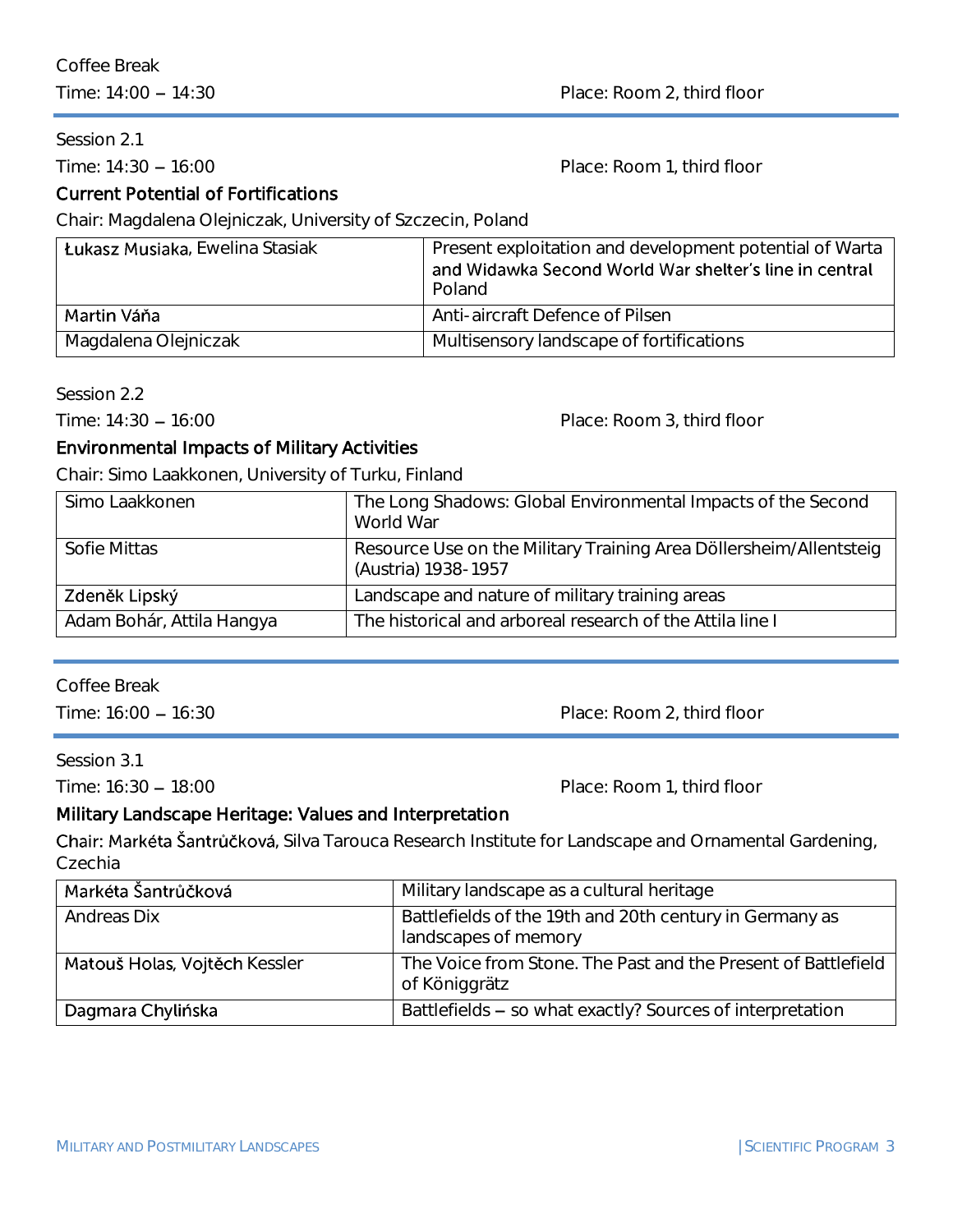Session 3.2

#### Time: 16:30 - 18:00 Place: Room 3, third floor

# Land Use & Land Cover Changes Provoked by Military Activities in the 20th Century

Chair: Stig Roar Svenningsen, Roskilde University, Denmark

| Stig Roar Svenningsen, Gregor<br>Levin, Mads Linnet Perner, Thomas<br><b>Thies Nielsen</b> | Military land use and the impact on nature and landscape $- a$<br>study of Danish military areas 1900 - 2017 |
|--------------------------------------------------------------------------------------------|--------------------------------------------------------------------------------------------------------------|
| Hana Skokanová, Marek Havlíček,                                                            | Five military training areas – five different trajectories of land                                           |
| Petr Klusáček, Stanislav Martinát                                                          | cover develop-ment? Case studies from the Czech Republic                                                     |
| Přemysl Štych, Daniel Paluba,                                                              | Land Cover Changes of Military Areas: Case studies Brdy and                                                  |
| Radovan Hladký, Josef Laštovička                                                           | Ralsko                                                                                                       |

Welcome Drink

Time: starting at 18:00 Place: Stairs, first floor

# Thursday, February 15, 2018

Registration

Time: 8:30 - 10:30 Place: Room 2, third floor

Session 4.1

Time: 09:00 - 10:30 Place: Room 1, third floor

### Cartographic-Atlas Semiotic Research

Organizer: Alexander Wolodtschenko, former TU Dresden, Germany

Chair: Alexander Wolodtschenko

| Alexander Wolodtschenko               | Historical and historical-geographical atlases and military activities                                                             |
|---------------------------------------|------------------------------------------------------------------------------------------------------------------------------------|
| Nikolai Podpriatov                    | Spatial reflection of the ethno-confessional transformation the<br>landscape of the Russian Caucasus region during First World War |
| Irina Rotanova, V. Gaida, I.<br>Semin | Military and historical landscapes of the Russian Altai                                                                            |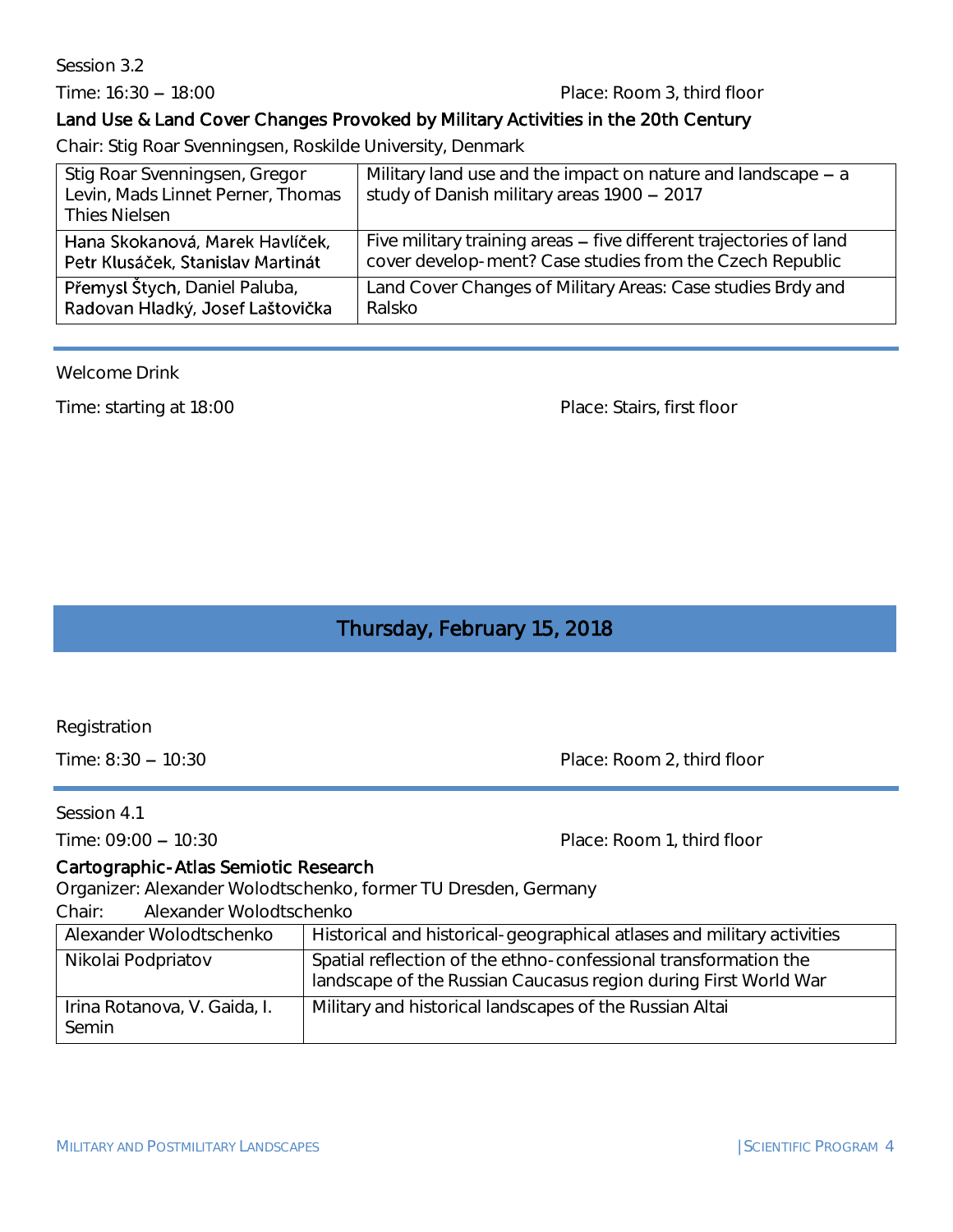## Session 4.2

# Time: 09:00 - 10:30 Place: Room 3, third floor

# Military Landscape Transformations

Chair: Pavel Drnovský, University of Hradec Králové, Czechia

| Josef Gspurning, Wolfgang Sulzer | The city walls of Constantinople - The changing of a military<br>landscape discussed by the means of selected textual, cartographic<br>and pictorial sources |
|----------------------------------|--------------------------------------------------------------------------------------------------------------------------------------------------------------|
| Norbert Pap, Máté Kitanics       | Military-Postmilitary Landscape of Szigetvár-Turbek (16-17.<br>century)                                                                                      |
| Pavel Drnovský, Petr Hejhal      | Archaeology of (Post)military Landscape: War of the Bavarian<br>Succession in East Bohemia                                                                   |
| Klára Jandurová                  | Military area Ralsko, its history and today's life                                                                                                           |

#### Coffee Break

Time: 10:30 - 11:00 Place: Room 2, third floor

Session 5.1

Time: 11:00 - 12:30 Place: Room 1, third floor

# Visualizing Military Landscapes

Chair: Noemi Quagliati, Ludwig-Maximilians-Universität München, Germany

| Josef Paták                                     | The Third Military Survey Map Sheets of the Map Collection<br>(Faculty of Science, Charles University) and the process of<br>transforming the landscape into its militarized depiction |
|-------------------------------------------------|----------------------------------------------------------------------------------------------------------------------------------------------------------------------------------------|
| Tomáš Janata, Václav Matoušek, Růžena<br>Zimová | Engravings of Military Events of the Thirty Years' War in<br>Theatrum Europaeum                                                                                                        |
| Noemi Quagliati                                 | "THERE IS NO WAR WITHOUT PHOTOGRAPHY"                                                                                                                                                  |
| Antti Härkönen                                  | Visualizing fortifications of Vyborg with Story Maps                                                                                                                                   |

Session 5.2

Time: 11:00 - 12:30 Place: Room 3, third floor

# Documentation of War Relics

Chair: Hanne Van den Berghe, Ghent University, Belgium

| Martin Vojtas, Petřík, J., Zubalík, J., Těsnohlídek, J., | Field fortifications of Austro-Hungarian and                                                               |
|----------------------------------------------------------|------------------------------------------------------------------------------------------------------------|
| Bíško, R., Fojtík, M., Drobňák, M., Kapavík, R., Tajkov, | Russian army from winter 1915 (examples from                                                               |
| P., Petr, L.                                             | Northeastern Slovakia)                                                                                     |
| Hanne Van den Berghe, W. Gheyle, N. Note, B.             | Telling the stories behind the preservation of                                                             |
| Stichelbaut, T. Saey, D. Hanssen, J. Bourgeois, M.       | WWI-relics in Flanders Fields by using aerial                                                              |
| Van Meirvenne, V. Van Eetvelde                           | photographs and LiDAR data                                                                                 |
| Jiří Zubalík                                             | Remains of World War II field fortifications in<br>Region of South Moravia - Archaeological<br>perspective |
| Michal Rak, Lukáš Funk, Lenka Starková                   | Borderlands of Tachov Region - Great Example<br>of Cold War Landscape                                      |